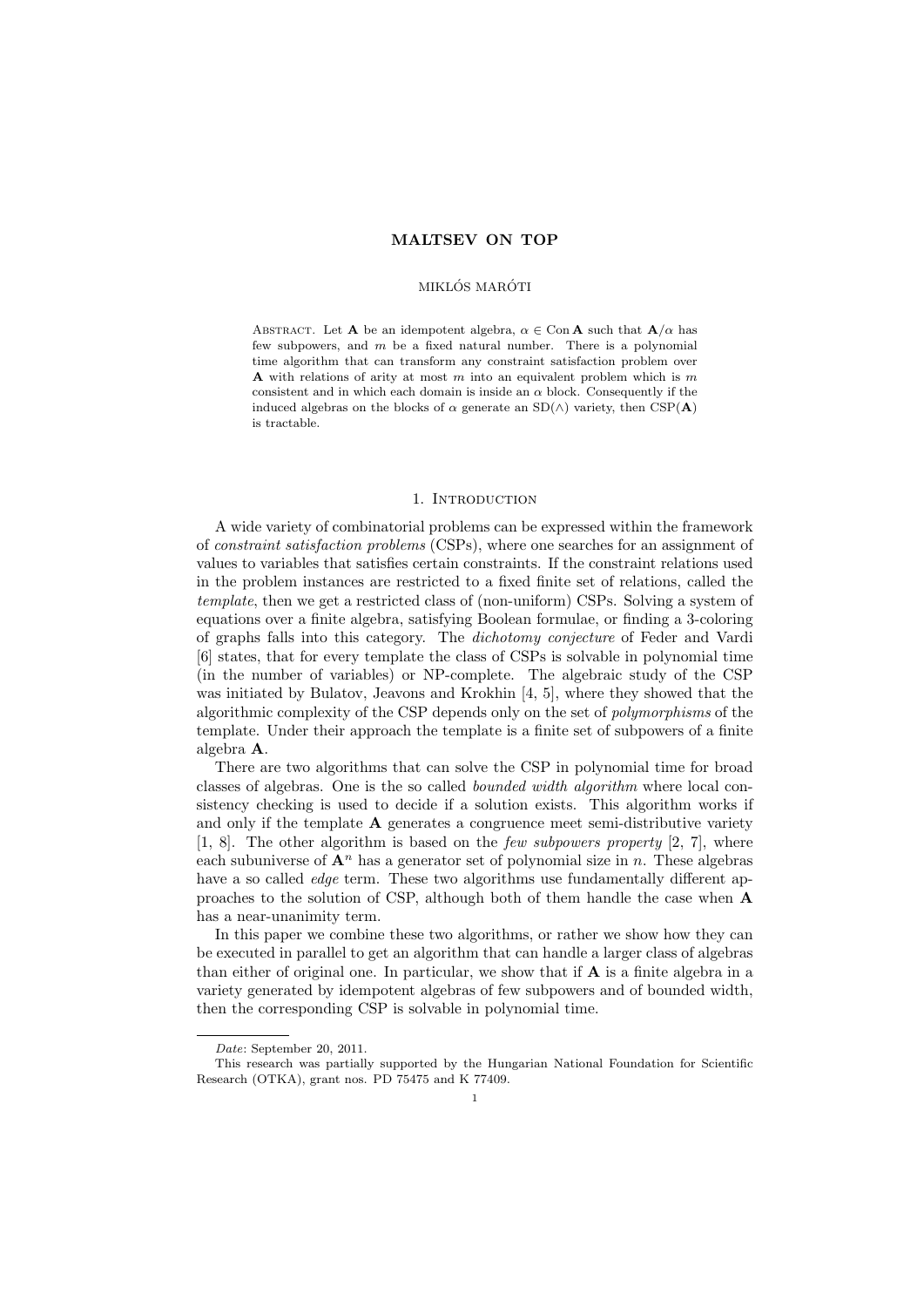### $\begin{array}{c}\text{MIKL}\acute{\text{O}}\text{S} \text{ MAR}\acute{\text{O}}\text{T} \end{array}$

#### 2. Bounded width and few subpowers

Instead of restricting the number of relations in the template, we restrict their maximum arity. Adding new constraints to the template from the same relational clone does not change the complexity of the problem, so this does not cause any difficulty and will simplify our notation. Now we review the definitions and theorems we are going to extend in the next section.

**Definition 2.1.** Let  $A$  be a finite algebra. An *instance of*  $CSP(A)$  is a triple  $(V, \mathcal{S}, \mathcal{R})$  where V is the set of variables,  $\mathcal{S} \subseteq P(V)$  is the set of constraint scopes, and  $\mathcal{R} = \{ R_I : I \in \mathcal{S} \}$  is an indexed set of *constraint relations* where  $R_I$  is a subuniverse of  $A^I$ . A solution of the instance  $(V, \mathcal{S}, \mathcal{R})$  is a function  $f: V \to A$ such that  $f|_I \in R_I$  for all  $I \in \mathcal{S}$ .

**Definition 2.2.** We say that an instance  $(V, \mathcal{S}, \mathcal{R})$  of CSP(A) is k-consistent, if  $\mathcal{S} = \{ S \subseteq V : |S| \le k \},\$ and for each  $I, J \in \mathcal{S}$  with  $I \subseteq J$  we have  $R_I = R_J \cap \mathbf{A}^I$ . The instance is *empty* if  $R_I = \emptyset$  for all (any)  $I \in \mathcal{S}$ .

The following standard consistency checking algorithm of [6] can be used to preprocess the instance without loosing solutions. First we add the missing scopes with the full relation and then run the consistency algorithm. This algorithm checks for each pair  $I \subseteq J$  of scopes whether  $R_I = R_J \cap A^I$  holds. If it fails, then it replaces  $R_I$  with  $R_I \cap (R_J \cap \mathbf{A}^I)$  and  $R_J$  with  $R_J \cap (R_I \times \mathbf{A}^{J \setminus I})$ . Since the total number of tuples in all relations in  $\mathcal R$  is bounded by a polynomial in the number |V| of variables, this process must stop in polynomial time. It is quite easy to see, that we never loose (or add) a solution and that the resulting  $k$ -consistent instance is unique, i.e., it does not depend on the order we have considered the scope pairs.

**Theorem 2.3** (Consistency Checking Algorithm [6]). Let k be a fixed integer and  $(V, \mathcal{S}, \mathcal{R})$  be an instance of CSP(A) with relations of arity at most k. Then there exists a unique k-consistent instance  $(V, S', \mathcal{R}')$  that can be computed in polynomial time and has the same set of solutions as  $(V, \mathcal{S}, \mathcal{R})$ .

We do not define relational structures of bounded width, instead we just state the main theorem of  $[1]$  for algebras. Note, that if  $A$  does not generate a congruence meet semi-distributive variety, then the consistency checking algorithm with bounded degree is not enough to decide whether the instance has a solution [8].

**Theorem 2.4** (Bounded Width Algorithm [1]). Let k be a fixed integer and  $\bf{A}$  be a finite algebra in a congruence meet semi-distributive variety. Then an instance of  $CSP(A)$  with relations of arity at most  $2\lfloor \frac{k}{3} \rfloor$  has a solution if and only if the corresponding unique k-consistent instance is nonempty. Consequently, the problem can be solved in polynomial time.

An operation t is called *idempotent*, if it satisfies the equation  $t(x, \ldots, x) \approx x$ . An idempotent operation  $t$  is a week near-unanimity operation, if it is at least binary and satisfies the identities  $t(y, x, \ldots, x) \approx t(x, y, x, \ldots, x) \approx \cdots \approx t(x, \ldots, x, y)$ . We will use the following characterization of congruence meet semi-distributivity with the existence of many weak near-unanimity terms.

**Theorem 2.5** ([9]). A locally finite variety  $V$  is congruence meet semi-distributive if and only if there exists an integer  $m > 1$  such that V has weak near-unanimity terms of all arities greater than m.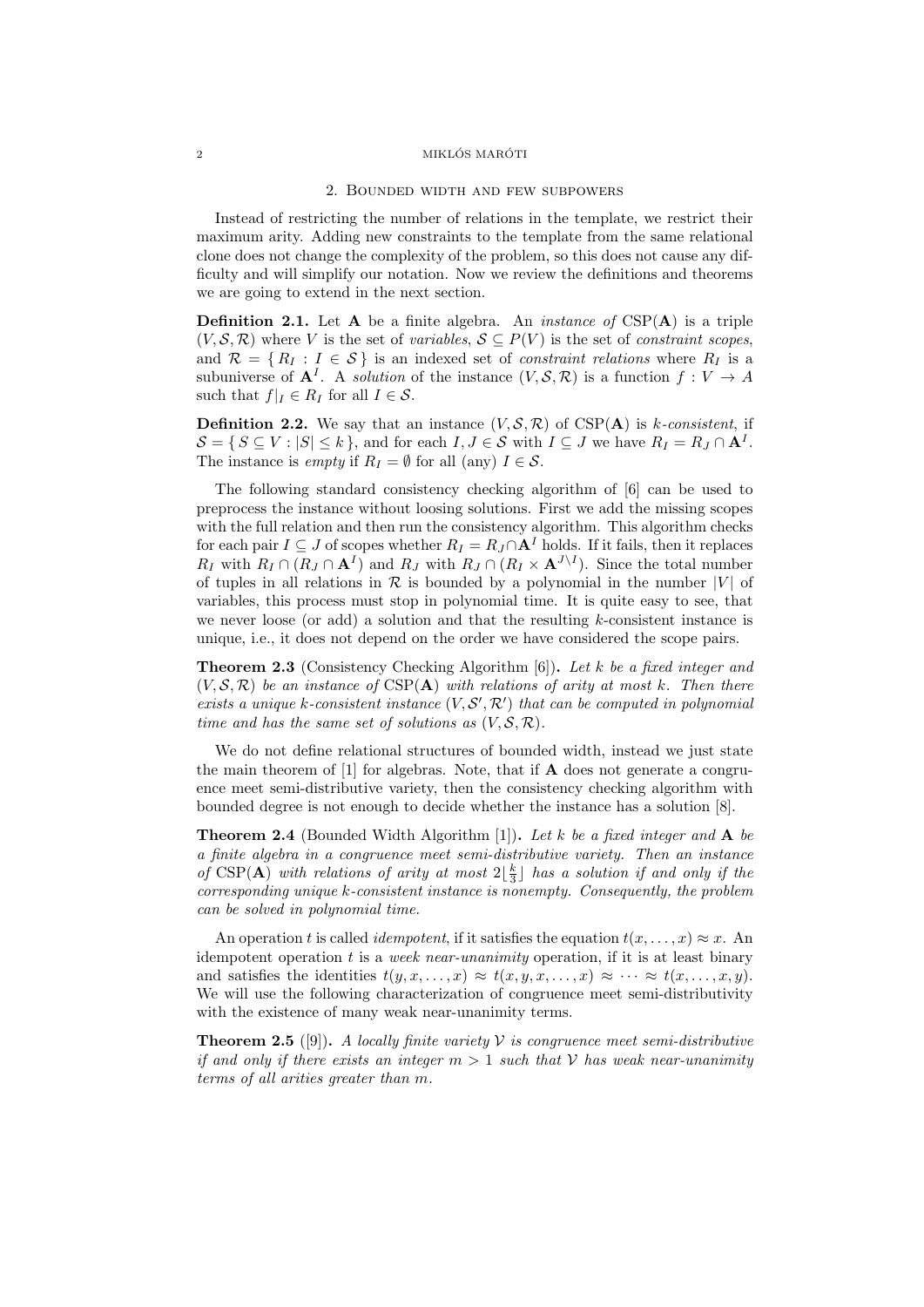Now we turn our attention to the few subpowers algorithm. An  $n$ -ary operation t is called a *cube operation* [2, 10], if for each index  $1 \leq i \leq n$  it satisfies a twovariable equation of the form  $t(u_1, \ldots, u_n) \approx x$  where  $u_1, \ldots, u_n \in \{x, y\}$  and  $u_i = y$ . Clearly, every cube operation is idempotent. A  $k + 1$ -ary operation t is a k-edge operation if  $k > 2$  and it satisfies the identities

$$
t(y, y, x, x, x, x, \dots, x) \approx x,
$$
  
\n
$$
t(x, y, y, x, x, x, \dots, x) \approx x,
$$
  
\n
$$
t(x, x, x, y, x, x, \dots, x) \approx x,
$$
  
\n
$$
t(x, x, x, x, y, x, \dots, x) \approx x,
$$
  
\n
$$
\vdots
$$
  
\n
$$
t(x, x, x, x, x, x, \dots, y) \approx x.
$$

Clearly, every k-edge operation is a cube operation. The 2-edge operations are precisely the Maltsev operations, satisfying the identities  $t(y, y, x) \approx x$  and  $t(x, y, y) \approx$  $x$ . On the other hand, every  $k$ -ary near unanimity operation (satisfying the equations  $t(y, x, \ldots, x) \approx \cdots \approx t(x, \ldots, x, y) \approx x$  can be turned into a k-edge operation by adding a dummy second variable.

We say that an algebra  $\bf{A}$  has *few subpowers* [2], if the number of subalgebras of  $\mathbf{A}^n$  is bounded by  $2^{p(n)}$  for some polynomial function p. The following theorem characterizes algebras of few subpowers.

**Theorem 2.6** ([2]). For a finite algebra the following are equivalent: having few subpowers, having a cube term, and having an edge term.

Let **A** be a fixed algebra with a  $k$ -edge term, and  $n$  be an arbitrary natural number. By an *index* we mean a triple  $(i, a, b) \in \{1, \ldots, n\} \times A \times A$ . We do not define minority indices (the precise definition is Definition 3.6 in [7]), but for our purposes it is enough that the set of minority indices is a subset of the set of indices, and the exact defining property depends only on the pair  $a, b \in A$  and the algebra **A**. An index  $(i, a, b)$  is *witnessed* in a subset  $Q \subseteq A^n$  if there exist elements  $f, g \in Q$  such that  $f(1) = g(1), \ldots, f(i-1) = g(i-1), f(i) = a$  and  $g(i) = b$ .

**Definition 2.7.** Let R be a subuniverse of  $A^n$ . We say that  $Q \subseteq R$  is a compact representation of R if

- (1) the same minority indices are witnessed in  $R$  and  $Q$ ,
- (2) R and Q has the same  $k-1$ -element projections, and
- (3) |Q| is bounded by a  $k-1$ -degree polynomial in n.

**Theorem 2.8** ([2, 7]). If Q is a compact representation of a subpower  $R \leq A^n$ , then the subuniverse generated by Q is R.

The following theorem works for uniform instances of CSP where there is no bound on the arity of the constraint relations. A similar uniform (global tractability) result seem to hold for the bounded width case (through private communication with Libor Barto).

**Theorem 2.9** (Few Subpowers Algorithm [7]). Let A be a finite algebra with few subpowers. For every uniform instance  $(V, \mathcal{S}, \mathcal{R})$  of CSP(A) the compact representation of the solution set can be computed in polynomial time in the size of the input.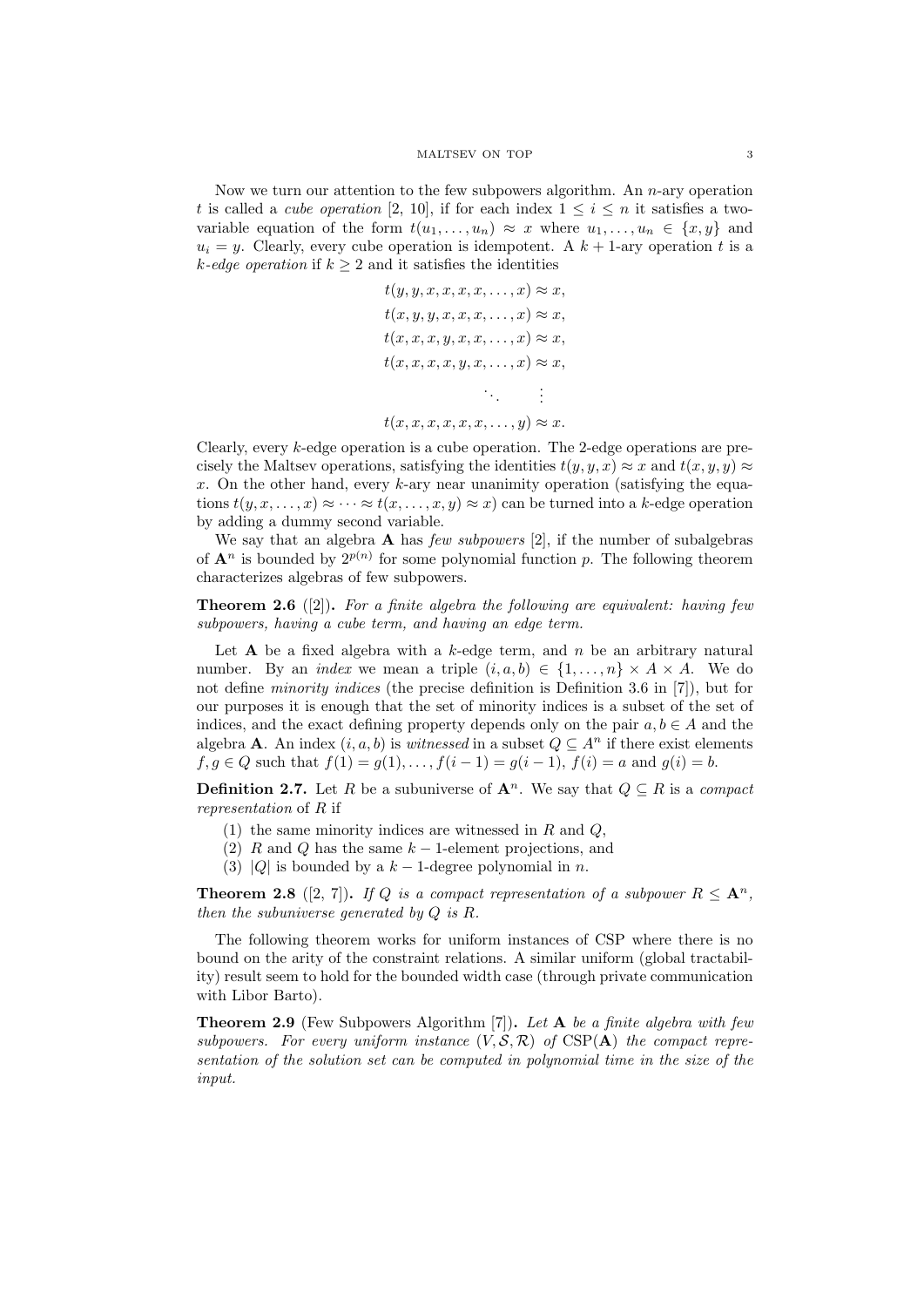## 4 MIKLÓS MARÓTI

This algorithm is also known as the Dalmau Algorithm, since it is a slight modification of the one in [3]. The essential computational step in the proof is the Next *Procedure*, that takes a compact representation of a subuniverse  $R \leq A^n$ , a constraint scope  $I \subseteq V$  and a constraint relation  $R_I \leq \mathbf{A}^I$  and computes the compact representation of  $\{ f \in R : f | I \in R_I \}$ . The running time of the Next Procedure is bounded by a fixed polynomial in  $n|R_I|$ .

Now we prove three lemmas on compact representations that can be derived from the original proofs quite easily but were not observed before. In particular, it is curious that Bulatov and Dalmau in [3] have not observed that the compact representation of the intersection  $R_1 \cap R_2$  of two relations can be computed from the compact representations of  $R_1$  and  $R_2$ .

**Lemma 2.10.** Let **A** be a fixed finite algebra with few subpowers. If  $R_1, \ldots, R_m$ are subpowers of A and R is a relation defined by a primitive positive formula  $\varphi$ using  $R_1, \ldots, R_m$ , then the compact representation of R can be computed from the compact representations of  $R_1, \ldots, R_m$  in polynomial time where the size of the input is the size of the formula  $\varphi$ .

*Proof.* Assume, that each of the relations  $R_1, \ldots, R_m$  occurs exactly once in  $\varphi$ (otherwise we duplicate each relation as many times as needed). Let the arities of  $R, R_1, \ldots, R_m$  be  $n, n_1, \ldots, n_m$ , respectively. Then the size of the input is at least  $n + n_1 + \cdots + n_m$  plus the number of equality predicates in  $\varphi$ .

First, we construct the compact representation of

$$
S = A^n \times R_1 \times \cdots \times R_m.
$$

This can be done, since there are only polynomially many projections we have to consider and we can just freely combine projections coming from the compact representations of  $R_1, \ldots, R_m$ . Second, we can go over all minority indices, and for each  $(i, a, b)$  we can find a witness by choosing a witness from the appropriate  $R_j$  where the coordinates of  $R_j$  contain i and arbitrary elements from all other relations.

Once we have the compact representation of S, then we apply the Next Procedure repeatedly with the equality constraint between pairs of coordinates as described in  $\varphi$ . We have only polynomially many equality predicates, so this part also runs in polynomial time.

Finally, we simply take the projection of this relation to the first  $n$  coordinates and we get R. The compact representation of the projection can be obtained from the projection of the compact representation by removing duplicate witnesses of projections and minority indices.

**Lemma 2.11.** Let  $A$  be a fixed finite algebra with few subpowers and  $m$  be a fixed integer. If  $R_1, \ldots, R_m$  are subuniverses of  $\mathbf{A}^n$  such that  $R = R_1 \cup \cdots \cup R_m$  is also a subuniverse, then the compact representation of R can be computed in polynomial time (in n) from the compact representations of  $R_1, \ldots, R_m$ .

*Proof.* It is clear, that the union of the witnesses of small projections in  $R_1, \ldots, R_m$ are witnesses in R. For a minority index  $(i, a, b)$  and a pair  $1 \leq j, k \leq m$  consider the relation

$$
\{(x_1, \ldots, x_n, y_1, \ldots, y_n) \in A^{2n} : (x_1, \ldots, x_n) \in R_j, (y_1, \ldots, y_n) \in R_k, \n x_1 = y_1, \ldots, x_{i-1} = y_{i-1}, x_i = a \text{ and } y_i = b \}
$$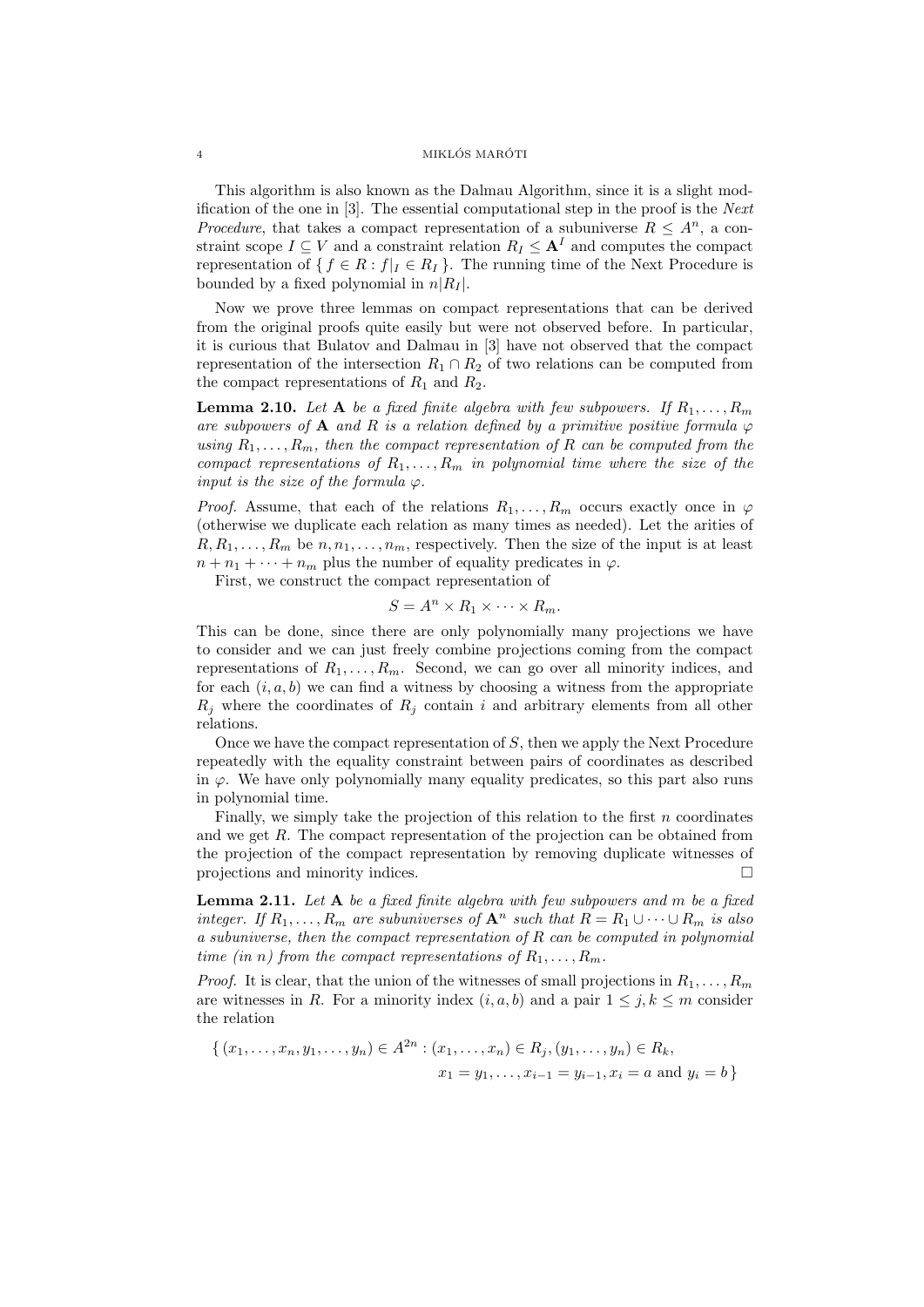defined by a primitive positive formula. Clearly, this relation is nonempty if and only if the  $(i, a, b)$  minority index can be witnessed by  $f \in R_i$  and  $g \in R_k$ . By trying out all possible choices of  $1 \leq j, k \leq m$  and using Lemma 2.10 we can find witnesses of all minority indices that can be witnessed in polynomial time.  $\Box$ 

To our knowledge, it is an open question whether the compact representation of the subuniverse generated by  $R_1 \cup R_2$  can be computed in polynomial time from the compact representations of  $R_1$  and  $R_2$ .

**Lemma 2.12.** Suppose, that  $R_1$  and  $R_2$  are subuniverses of  $\mathbf{A}^n$  with  $R_1 \subseteq R_2$ . If  $R_1$  and  $R_2$  witness the same number of  $k-1$ -element projections and minority indices, then  $R_1 = R_2$ .

*Proof.* Take a compact representation Q of  $R_1$ . Since  $R_1 \subseteq R_2$ , Q witnesses some  $k-1$ -element projections and minority indices of  $R_2$ . But  $R_2$  has the same number of witnesses as  $R_1$ , so Q witnesses all  $k-1$ -element projections and minority indices that can be witnessed in  $R_2$ . Thus by Theorem 2.8,  $Q$  generates both  $R_1$  and  $R_2$ , and therefore  $R_1 = R_2$ .

# 3. Combined algorithm

In this section let **A** be a fixed finite idempotent algebra and  $\alpha \in \text{Con}(\mathbf{A})$  be a congruence such that  $\mathbf{A}/\alpha$  has an edge term. We will slightly modify the definitions of the previous section to get our new tractability result.

**Definition 3.1.** Let V be a set of variables and  $I \subseteq V$  be a constraint scope. By a *Maltsev constraint on I* we mean a subuniverse  $M_I$  of  $\mathbf{A}^I \times (\mathbf{A}/\alpha)^{V \setminus I}$ . Thus for each  $f \in M_I$  and  $i \in I$ ,  $j \in V \setminus I$  we have  $f(i) \in A$  and  $f(j) \in A/\alpha$ .

As can be seen in the definition, each Maltsev constraint not only specifies the behavior of the solutions on the scope of variables, but also on the other variables modulo  $\alpha$ . Since **A** is idempotent and  $\mathbf{A}/\alpha$  has few subpowers, we can fully specify Maltsev constraints by compact representations.

**Definition 3.2.** By the *compact representation* of a Maltsev constraint  $M_I \leq \mathbf{A}^I \times$  $(\mathbf{A}/\alpha)^{V \setminus I}$  we mean the collection of compact representations of the subuniverses

$$
M_I(g) = \{ h \in (\mathbf{A}/\alpha)^{V \setminus I} : (g, h) \in M_I \}
$$

for all choices of  $g \in A<sup>I</sup>$ .

Note, that here we use that **A** is idempotent, otherwise  $M_I(g)$  would not be a subuniverse of  $(\mathbf{A}/\alpha)^{V \setminus I}$ .

**Definition 3.3.** A Maltsev instance is a triple  $(V, \mathcal{S}, \mathcal{M})$  where V is the set of variables,  $S \subseteq P(V)$  is the set of constraint scopes and

$$
\mathcal{M} = \{ M_I \leq \mathbf{A}^I \times (\mathbf{A}/\alpha)^{V \setminus I} : I \in \mathcal{S} \}
$$

is an indexed set of Maltsev constraints given by their compact representation. A solution is a function  $f: V \to A$  such that  $(f|_{I}, (f|_{V \setminus I})/\alpha) \in M_I$  for all  $I \in S$ .

We want to use a version of the consistency checking algorithm, but for that we need the following notion of notations of extension and projection of a Maltsev constraints.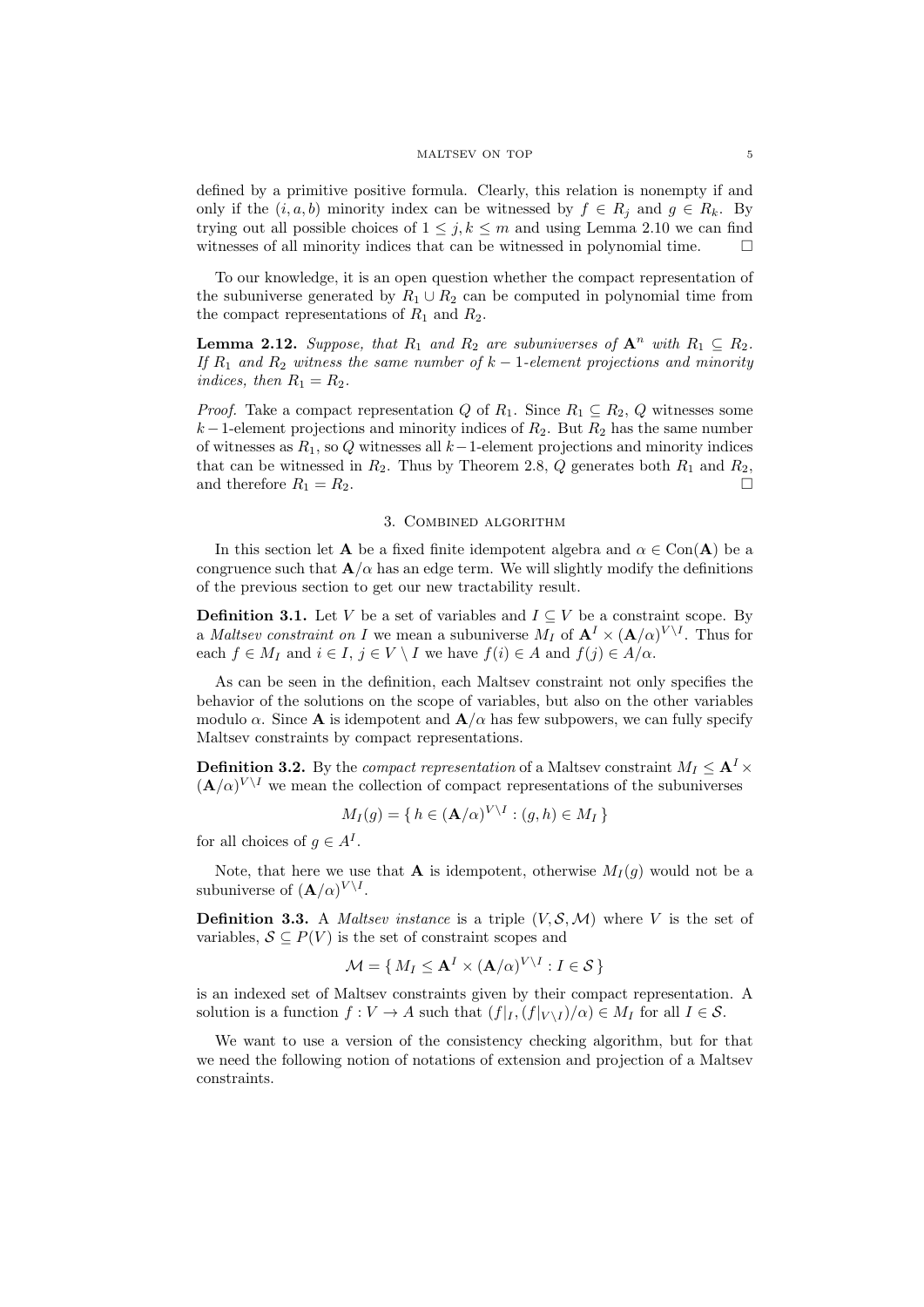## $\bullet$  MIKLÓS MARÓTI

**Definition 3.4.** Let  $M_I \leq \mathbf{A}^I \times (\mathbf{A}/\alpha)^{V \setminus I}$  be a Maltsev constraint and  $J \subseteq V$  be a constraint scope (neither  $I \subseteq J$  nor  $J \subseteq I$  is assumed). By the projection of  $M_I$ to  $J$  we mean the Maltsev constraint on  $J$  defined as

 $\text{pro}_{J}(M_{I}) = \{ (f|_{J}, (f|_{V\setminus J})/\alpha) \in \mathbf{A}^{J} \times (\mathbf{A}/\alpha)^{V\setminus J} : f \in \mathbf{A}^{V}, (f_{I}, (f_{V\setminus I})/\alpha) \in M_{I} \}.$ **Lemma 3.5.** Suppose, that  $I, J \subseteq V$ ,  $\max(|I|, |J|)$  is bounded by some constant and  $M_I$  is a Maltsev constraint on I. If  $I \subseteq J$  or  $J \subseteq I$ , then the projection of  $M_I$ to J can be computed in polynomial time (in the number  $|V|$  of variables).

*Proof.* Since the sizes of  $I$  and  $J$  are bounded, we only have to verify that for all  $g \in A<sup>J</sup>$  the compact representation of the subpower  $\text{pro}_J(M_I)(g) \leq (\mathbf{A}/\alpha)^{V \setminus J}$  can be computed in polynomial time.

First consider the case when  $I \subseteq J$ . Then by definition,

 $\text{pro}_J(M_I)(g) = \{ h|_{V \setminus J} : h \in M_I(g|_I) \text{ and } h|_{J \setminus I} = (g_{J \setminus I})/\alpha \}.$ 

This compact representation is defined by a primitive positive formula (using constant relations and projections) using  $M_I(g|_I)$ , thus by Lemma 2.10 it can be computed in polynomial time.

Now consider the case when  $J \subseteq I$ . In this case

$$
\operatorname{pro}_{J}(M_{I})(g) = \{ (g'|_{I \setminus J}, h) : \exists g' \in A^{I \setminus J}, h \in M_{I}((g, g'|_{I \setminus J})) \}.
$$

Clearly, if  $g'$  is fixed, then the compact representation of

 $\{ (g'|_{I \setminus J}, h) : h \in M_I((g, g'|_{I \setminus J}) \}$ 

can be computed from that of  $M_I((g, g'|_{I \setminus J})$  (e.g., by using Lemma 2.10). Thus we know that  $\text{proj}(M_I)(g)$  is a subuniverse of  $\mathbf{A}^{V \setminus J}$ , and it is a disjoint union of subuniverses whose compact representations we can compute in polynomial time. Then by Lemma 2.11 we can compute the compact representation of  $\text{pro}_J(M_I)(g)$ in polynomial time.

**Definition 3.6.** We say that a Maltsev instance  $(V, \mathcal{S}, \mathcal{M})$  of CSP(A) is k-consistent, if  $S = \{ S \subseteq V : |S| \le k \}$ , and for each  $I, J \in S$  with  $I \subseteq J$  we have  $M_I =$ pro<sub>I</sub>( $M_J$ ). The instance if empty if  $R_I = \emptyset$  for all (any)  $I \in \mathcal{S}$ .

**Lemma 3.7.** Let k be a fixed integer and  $(V, \mathcal{S}, \mathcal{R})$  be an instance of  $CSP(A)$ with relations of arity at most  $k$ . Then there exists a unique  $k$ -consistent Maltsev instance  $(V, \mathcal{S}', \mathcal{M}')$  that can be computed in polynomial time and has the same set of solutions as  $(V, \mathcal{S}, \mathcal{R})$ .

*Proof.* First, put  $\mathcal{M} = \{ M_I : I \in \mathcal{S} \}$  where  $M_I = R_I \times (\mathbf{A}/\alpha)^{V \setminus I}$ . Clearly  $(V, \mathcal{S}, \mathcal{M})$  is a Maltsev instance and has the same set of solutions as  $(V, \mathcal{S}, \mathcal{R})$ . Next put  $\mathcal{S}' = \{ I \subseteq V : |I| \leq k \}$  and define  $M_I = \mathbf{A}^I \times (\mathbf{A}/\alpha)^{V \setminus I}$  for  $I \in \mathcal{S}' \setminus \mathcal{S}$  and put  $\mathcal{M}' = \{ M_I : I \in \mathcal{S}' \}.$  Every function satisfies these new Maltsev constraints, so  $(V, \mathcal{S}', \mathcal{M}')$  has the same set of solutions as  $(V, \mathcal{S}, \mathcal{R})$ .

The instance  $(V, \mathcal{S}', \mathcal{M}')$  is not yet k-consistent, but if for  $I, J \in \mathcal{S}', I \subseteq J$ we have a failure  $M_I \neq \text{proj}(M_J)$  of consistency, then we can replace  $M_I$  with  $M_I \cap \text{pro}_I(M_J)$  and  $M_J$  with  $M_J \cap \text{pro}_J(M_I)$ . From Definition 3.4 it is clear that any function that satisfies the constraint  $M_I$  (or  $M_J$ ) also satisfies the constraint  $\text{pro}_J(M_I)$  ( $\text{pro}_I(M_J)$ , respectively), therefore the smaller Maltsev instance has the same set of solutions as the original one.

Since in each modification step the total number witnessed small projects and minority indices in all Maltsev relations  $M_I$ ,  $I \in \mathcal{S}'$  must decrease by Lemma 2.12,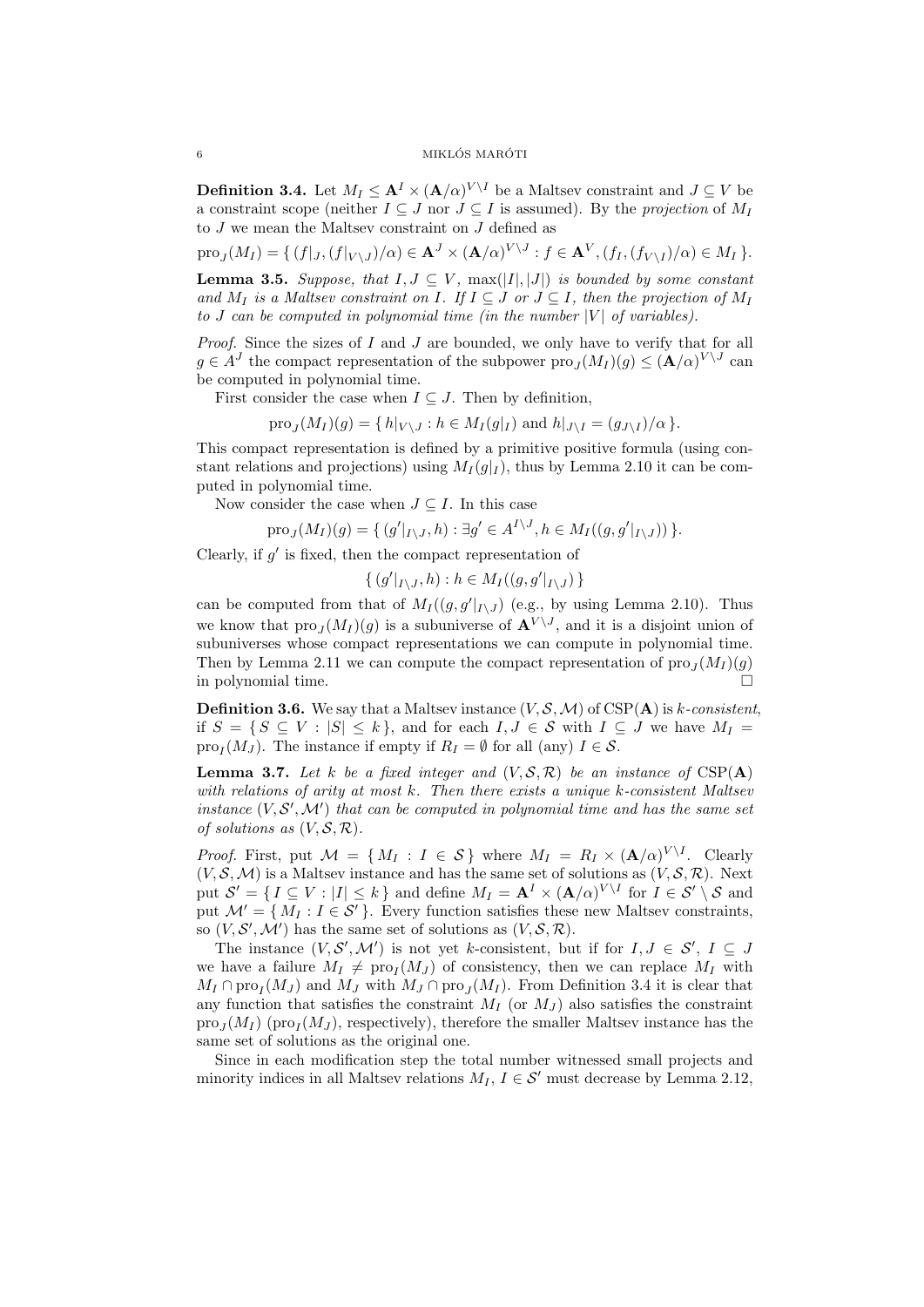and this total number was bounded by a polynomial in  $n$ , therefore this consistency failure correcting procedure must stop in polynomially many steps. Thus we have shown the existence of a k-consistent Maltsev instance  $(V, \mathcal{S}', \mathcal{M}')$  that has the same set of solutions as  $(V, \mathcal{S}, \mathcal{R})$ .

The argument for the uniqueness of  $(V, \mathcal{S}', \mathcal{M}')$  is analogous to the proof of Theorem 2.3. If  $(V, \mathcal{S}'', \mathcal{M}'')$  is a k-consistent Maltsev instance inside of a Maltsev instance  $(V, S', M')$ , then in each consistency failure correcting step applied to  $(V, \mathcal{S}', \mathcal{M}')$  the new Maltsev instance will still contain  $(V, \mathcal{S}'', \mathcal{M}'')$ .

**Lemma 3.8.** Let  $(V, \mathcal{S}, \mathcal{M})$  be a k-consistent Maltsev instance of CSP(A). Then for each element  $h \in M_{\emptyset}$ , the instance  $(V, \mathcal{S}, \mathcal{R})$  with  $\mathcal{R} = \{ R_I : I \in \mathcal{S} \}$  and

$$
R_I = \{ f|_I : f \in M_I, ((f|_I)/\alpha, f|_{V \setminus I}) = h \}
$$

is a k-consistent instance of  $CSP(A)$ . Moreover,  $(V, \mathcal{S}, \mathcal{M})$  is empty if and only if  $(V, \mathcal{S}, \mathcal{R})$  is empty.

*Proof.* Follows easily from the definitions.  $\Box$ 

**Theorem 3.9.** Let A be an idempotent algebra,  $\alpha \in \text{Con } A$  such that  $A/\alpha$  has few subpowers and the  $\alpha$ -blocks (which are subalgebras of A) generate a congruence meet semi-distributive variety. Then  $CSP(A)$  can be solved in polynomial time for instance where the maximum arity of used relations is bounded.

*Proof.* Take an instance  $(V, S, \mathcal{R})$  of CSP(A) and let k be a bound on the maximum arity of relations in R. By Lemma 3.7 we can convert the instance  $(V, \mathcal{S}, \mathcal{R})$  into an equivalent Maltsev  $2\lfloor \frac{k}{2} \rfloor$ -consistent instance  $(V, \mathcal{S}', \mathcal{M}')$ . If  $(V, \mathcal{S}', \mathcal{M}')$  is empty, then  $(V, \mathcal{S}, \mathcal{R})$  have no solution by Lemmas 3.7 and 3.8. On the other hand, if  $(V, \mathcal{S}', \mathcal{M}')$  is non-empty, then we can take an element  $h \in M_{\emptyset}$ . By Lemma 3.8 we have a nonempty  $2\lfloor \frac{k}{2} \rfloor$ -consistent instance  $(V, \mathcal{S}', \mathcal{R}')$  strategy, such that for each  $i \in V$  the domain of the *i*-th variable is a subuniverse of an  $\alpha$ -class. We can encode this instance as an instance of  $CSP(B)$  where

$$
\mathbf{B} = \prod_{i \in i} h(i)
$$

is the  $\alpha$ -classes that occur. Since the  $\alpha$ -classes generate congruence meet semidistributive varieties, B is also generates an congruence meet semi-distributive variety, therefore by Theorem 2.4 we know this instance has a solution. Therefore  $(V, \mathcal{S}, \mathcal{R})$  has a solution as well.

**Corollary 3.10.** Let  $V$  be a pseudo-variety (containing finite algebras closed under subalgebras, homomorphic images and finite direct products) generated by algebras of bounded width and Maltsev algebras. Then for every algebra  $A \in V$  and finite set of relations  $\Gamma \subset \mathsf{SP}(\mathbf{A})$  the problem  $\mathrm{CSP}(\Gamma)$  can be solved in polynomial time.

*Proof.* We know that  $CSP(A)$  can be solved in polynomial time both for algebras of bounded width and Maltsev algebras. It is true in general that if  $CSP(A)$ can be solved in polynomial time, then the same holds for any subalgebras and homomorphic images of **A**. So the only problem we face is about finite products.

We know that finite products of bounded width algebras has bounded width as well (from the  $SD(\wedge)$  description). The same result is true algebras of bounded width, by an observation of R. McKenize, that the direct product of algebras of few subpowers has few subpowers.